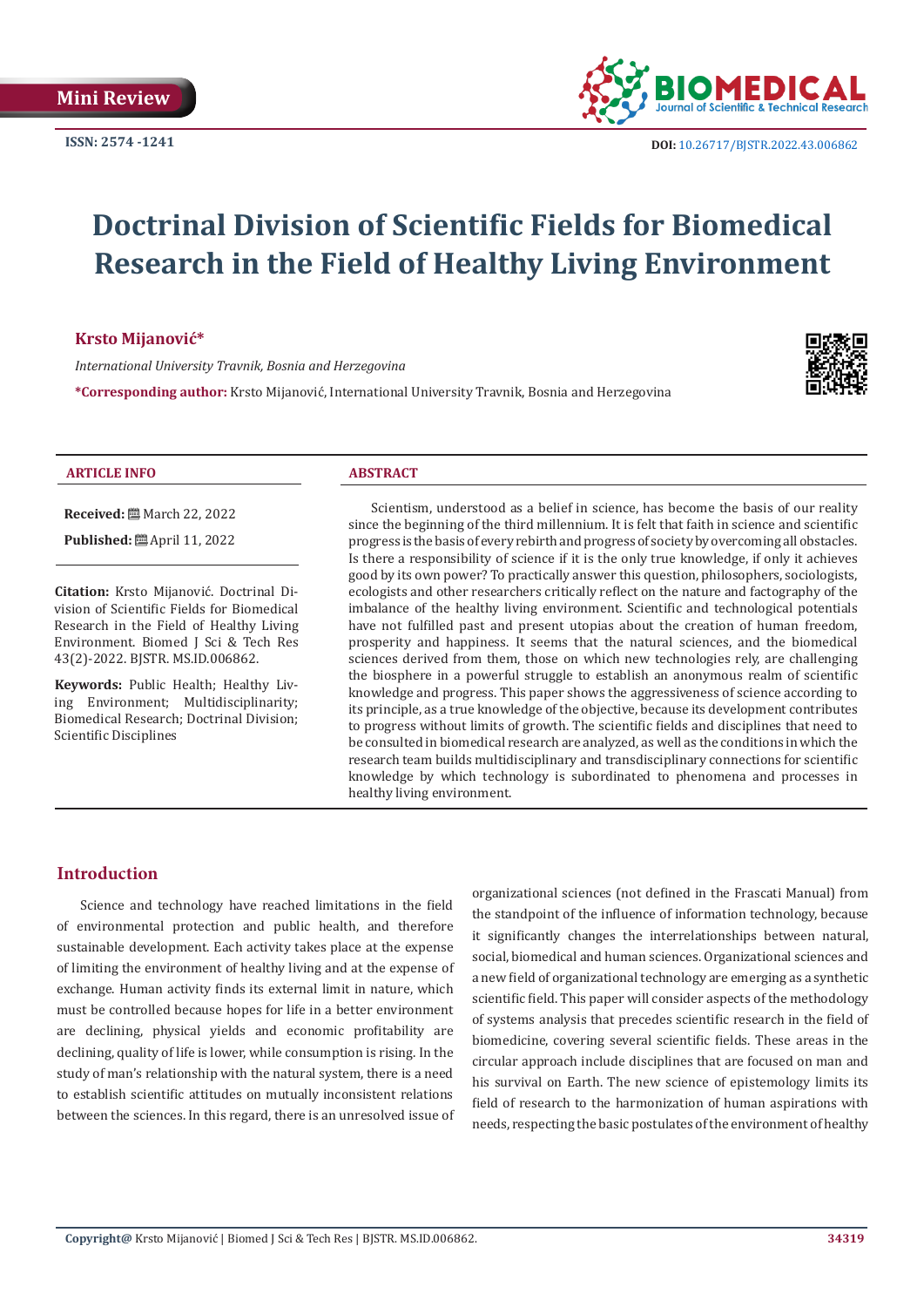living and public health. The need for a multidisciplinary approach to research in order for science to meet the demands of improving public health will be analyzed.

### **Doctrinal Division of the Field of Science**

The scientific areas and disciplines consulted in the analysis of the environment of healthy living and biomedical research are based on the 35th chapter of Agenda 21, given by the UN, which refers to science.

The primary goal of each country is to identify, at the request of international organizations, the state of its scientific knowledge and research needs, in order to achieve significant improvements in:

- • Global expansion of the scientific basis and strengthening of scientific and research capacities and capabilities, especially in developing countries, in areas that are relevant for the development of attitudes towards the environment of healthy living and public health
- The formation of such measures for environmental protection and development, based on the best scientific knowledge and assessments, and taking into account the need to expand international cooperation and the relative uncertainty of various processes and options in this area
- Interaction between science and decision-making using a preventive approach (Where applicable?), In order to change the existing model of production, consumption and public health in order to gain time and reduce uncertainty
- Creating and applying knowledge, especially domestic, in different environments and cultures in order to achieve sustainable levels of development, taking into account relations at all levels
- Improving cooperation between scientists by promoting interdisciplinary research programs and activities
- Public participation in setting priorities and in making decisions related to sustainable development.

The structure of the criteria for evaluating the development of science and technology is defined by the Frascati manual. The strategic criteria are in charge of choosing the applicationdevelopmental role of science in the training and competitive participation of scientists in the European research area. Primary technological areas are those in which relevant results can be achieved with the existing staff and the existing level of integration of scientific and professional work. A doctrine is a normatively adopted position of a science or group within a scientific field, verified by a competent team of scientists, who with their references have an inviolable reputation and trust of the scientific public. Doctrines are theoretical and methodological constructions, which characterize attitudes as achievements of science and technology, which are suitable for transformation into appropriate ISO standards at the modern stage of science in that field. Standards refer to performance, balance, speed of energy savings, material savings from the point of view of resource conservation.

World assemblies establish scientific doctrine, and teams further reclassify. Multidisciplinarity is defined as the use of disciplines from several scientific fields that do not have functional connections. However, a holistic approach to the problem is built on transdisciplinarity, where areas are interconnected. Rapid scientific and technological development has conditioned the connection of mutual fields of science, and thus bridges are obtained, which form relations between teams. The doctrines did not respond to the merger of groups, ie teamwork, so the foundations of sustainable development, based on time economy, from quick decision making, through innovation to health services and motivation, remained without scientific basis, [1] as shown in Figure 1. The doctrine turned into a standard gives a request to practitioners, which makes the practical value of research papers. In order for the Biotechnical Sciences to respond to the demands of researchers in the direction of ensuring public health, their development must go towards multidisciplinarity, which encompasses four areas of science:

- Natural sciences: Their postulates and principles that characterize the natural environment and steam in connection with the requirements set according to insurance research procedures healthy living environment.
- **Technical sciences:** Which mark the existing achievements and development trends sciences in general (automation, computerization, cybernetics and bionization).
- **Social sciences:** Demography and sociology of work and creativity, economics, environment Law.
- **Synthetic and organizational sciences**: Social ecology as a functional link connections projections of nature development and food production on the basis of adequate development engagement of technical-technological and biotechnical disciplines.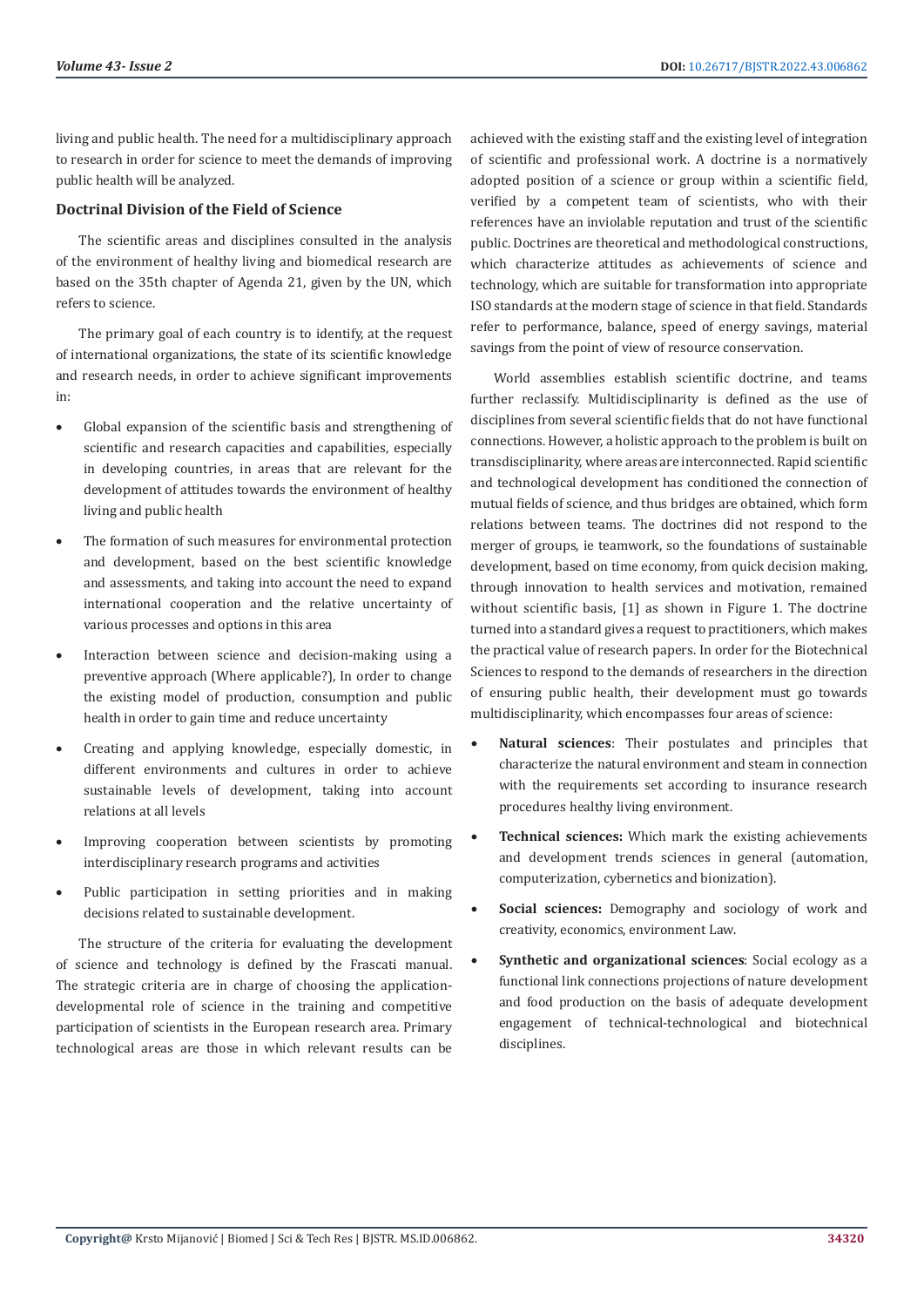

# **Scientific Fields, Branches and Disciplines Consulted in Biomedical Research in the Field of Public Health**

The attitude towards the environment of healthy living is already a norm for a general issue concerning the possibility of life and the need for human life and nature in the cultural space of the community [2]. Today, the ecology of freedom and the ecology of suffering are rightly spoken of. Unfortunately, philosophically oriented ecology, i.e ecology in a comprehensive sense, did not attract the attention of the public, primarily political. The behavior of politicians shows that humanity has been suppressing environmental issues for more than a century, that caring for the future and generations has been completely suppressed in the interest of modern man. Then comes the development of biomedicine and its multidisciplinarity with other sciences that answer the questions of harmonization of human aspirations, possibilities and needs in the conditions of sustainable development.

The disciplines of Biomedical Sciences are a multidisciplinary study of human survival in a healthy living environment with the help of economic activities, as well as their connections with basic natural systems. It provides a theoretical basis and an objective understanding on which a reasonable improvement in current practice can be based [3]. Disciplines that contribute to biomedicine are from the fields of social, technical and biotechnical sciences physics and biology, technology, economics, law, anthropology and some disciplines of technical sciences. Biomedicine in itself is inadequate to support the achievement of a long-term global system. Cultural and ethical evolution is very difficult, but it is necessary because the vision of sustainable development, which is very normative, relies on political and cultural systems. Biomedicine relies on transdisciplinary scientific engineering and other disciplinary research relevant to improving public health.

Bio-ethics as a branch of social and biomedical sciences calls for help, in order to harmonize man's aspirations with his needs, respecting the basic postulates of nature. Medical action with the consultation of this knowledge enters the area acceptable according to the principles of longevity, prevention, precaution and warning. The role of bio-ethics is to provide support to physicians to review decisions when acting in a living environment, emphasizing anticipation, and taking responsibility for interventions performed. Nomology is the science of rules of conduct relevant to the field of biomedical sciences and plays a role in connecting the six existing fields of science according to the Frackati manual. Not all aspects of its formation have been resolved, such as defining the subject of research and methodological operationalization. Although young science is important for biomedical research because, among other things, in its field, it nurtures the fundamental scientific discipline on which information technology is based [4]. Technology through science and technology seeks less and less influence of political control, but at the same time captures man as a natural being. Also, through the uneven development of technology, richer countries with new technologies expand their social power and limits of influence, and very often change political relations in the world or parts of the world. Modern technology, despite the need for large financial resources and their management, offers an extraordinary opportunity for decentralization, and based on this organizational principle, it achieves incredibly favorable work and financial results.

New technologies have revolutionized almost all parts of human life. They are gradually becoming available in all segments, and especially in scientific research work in search of the best possible health performance. On the way to the availability of new technologies, countries that are addicted to new technologies often face many problems. Namely, new industries and processes based on the incorporation of as much knowledge as possible per unit of service, achieve the greatest commercial success and are the core of the wealth of countries that have managed to establish themselves in the world market. Information and communication technology enables obtaining and connecting the necessary information both within the collective and between various external groups that can be located locally, in the same country and outside the nation state. as a basis for building a comprehensive health policy at the appropriate levels.

# **Responsibility of Scientific Achievements in Biomedical Research**

For what is good for the common survival of man in the environment of healthy living, science has no standard. Thanks to the scenario that the effects of science have long paved the way for extremely unpleasant and dangerous practice, one is more sober in judging science and its responsibility. Henry Poincaré [5] argued that science is not just the ability to classify phenomena. It is not just the ability to observe and research various phenomena of human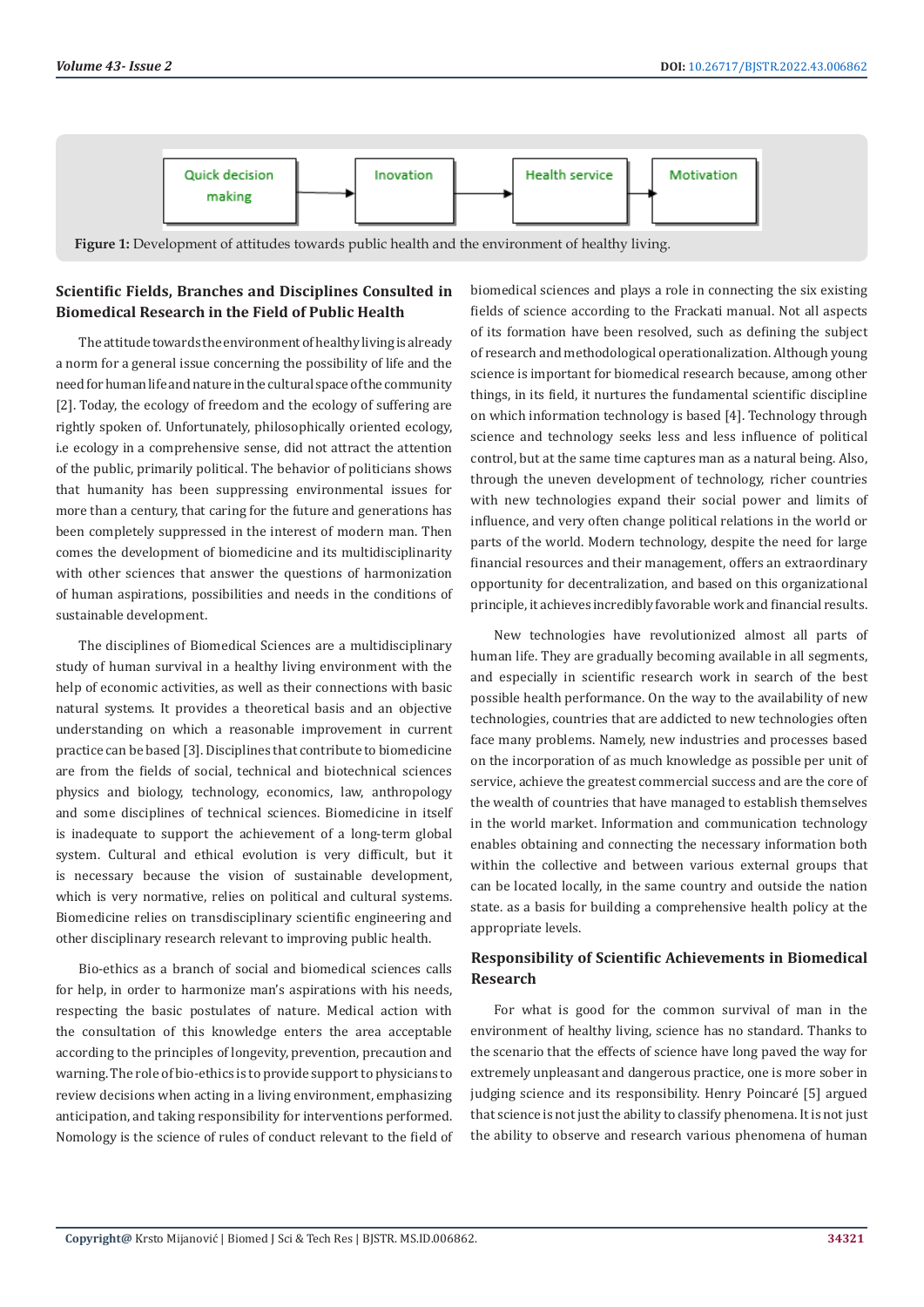health. Science penetrates deeply into all spheres of the cosmos and constructs them with the supposed practical philosophy of nature. There is doubt about human impact on ecosystems and public health through science and technology. Technological euphoria only conceals health effects, and the absence of ethics in science and responsibility for science allows it to unite other forces: legislation, execution and jurisdiction. Man's task is to behave intelligently, to take care to maintain order in nature, and to interact dynamically between natural and cultural systems. In this respect, modern experiences prove that the idea of uniting the power of science is unfounded, that it belongs to those great stories of traditional metaphysics. In order to critically consider these problems, it is necessary to examine the historical and social layers that obscure other possibilities of science, an epistemology which, in its structure, is not a contradiction with nature and man.

If we read the history of modernity backwards, we could find out how crucial epistemology was for today's biomedical, ethical and cultural problems, which encouraged and intensified the boundless and unscrupulous use of natural resources, and therefore the environment of healthy living. It is too early to claim that everything necessary is known about the new bioethically oriented epistemology, science in general and civilization. At a time when the instrumentalization and functionalization of the mind is noticed, which presents itself as progress, man is ruled by a civic epistemology, an apology for the exploitation of natural resources with the degradation of the environment. By accepting without limitation this epistemology, man renounces the possibility of accepting responsibility for what he does and what happens to him. And it happens that a person becomes insensitive to environmental problems, to the interrelationship between human ways of acting, the actions of public health institutions. Man does not ask himself what is worth knowing, but he knows that he possesses knowledge that he might wish he had not found and that he had not become enlightened about [6]. Some knowledge causes all kinds of destruction, the death of man or all living things on earth. Some knowledge causes fear, because "if knowledge is power, then it meets us in the form of cognition, transparency and connection" [7]. Environmental catastrophe is, therefore, anticipated in epistemological-metaphysical catastrophe. It is not just a product of the abuse of science and technology but is connected with the principles of organization of human societies and the principles of understanding the world.

Historical consciousness points to the ambiguity of science, which reveals that dangers and great risks lie in modern epistemology. It has no yardstick to distinguish good from evil, for it is equally involved in creation and destruction. "Science has no solution to moral and humane problems. It is in the service of work, progress, and even catastrophe: environmental health,

demographic, political, economic and technical-technological. That is why the dramatization of scientific knowledge takes place in several directions. The most important is certainly the one in modern epistemology, modern ecology and biomedicine. The direction in modern epistemology has not been sufficiently researched. The second direction, which is the design of environmental problems in cultural change, testifies to the inevitability of social changes that degrade the biosphere"[7-9].

#### **Conclusion**

It is to be expected that science will become the basis for overcoming the economic, cultural and moral crisis. Respect for science is needed, because the belief that it has a monopoly on truth and progress has become universal. Scientism understood as a belief in science, as the basis of our reality has become an ego since the beginning of the third millennium. There is then a responsibility to science because it is the only true knowledge. Only she achieves good with her own strength and removes all scarcity. This would mean the birth of a call for the formation of the responsibility of scientists, without science being just a new ethical imperative. Increasing service to man cognitively points to the origin of epistemology, which, at the top of the scale in modern science, is in its virtue to win in the long run. Biomedical research requires multidisciplinarity, which is built by connecting several fields of science without functional connections. A holistic approach to public health and ensuring a healthy living environment is based on transdisciplinarity. Based on the connections or bridges thus obtained, relationships are established between research teams. All organizational forms of performance are taken into account by multidisciplinary and transdisciplinary work on which the entire functional organization is realized, and dynamic systems designed and established in accordance with the requirements of health policy are designed and established.

#### **References**

- 1. Mijanović K Jukić, M Mijanović Jukić J (2020) Education for sustainable development, IRASA Second International Scientific Conference Science, Education, Technology and Inovation, SETI Belgrade.
- 2. Rodger J, Gemery H (1994) Science, Technology, and the Enviromemt (multidisciplinary perspectives). The University of Akron Press.
- 3. Mijanović K (2018) Ambient of health life in the light of using the healthcare food. Zbornik radova, Konferencija AGROSIM. Sarajevo.
- 4. Dobrov GM (1968) Nauka o naukama, Uvod u opšte poznavanje naučnih djelatnosti, zavod za izdavanje udžbenika srbije, Beograd.
- 5. Poincare H (2008) La Valuere de la science, Paris, juni 41(3): 232-237.
- 6. Šarčević A (1990) Ekološki problemi u kulturnoj mijeni, Sarajevo.
- 7. Mijanovic K (2010) Okolinska etika za inženjere i menadžere, Mostar.
- 8. (2004) Strategy for Building Worldwide Capaciteties in Science and Technology. Interacademy Council.
- 9. Mijanović K (2004) Uticaj okolinskih zahtjeva na rad proizvodnih sistema, Doktorska disertacija, Mašinski fakultet Sarajevo.